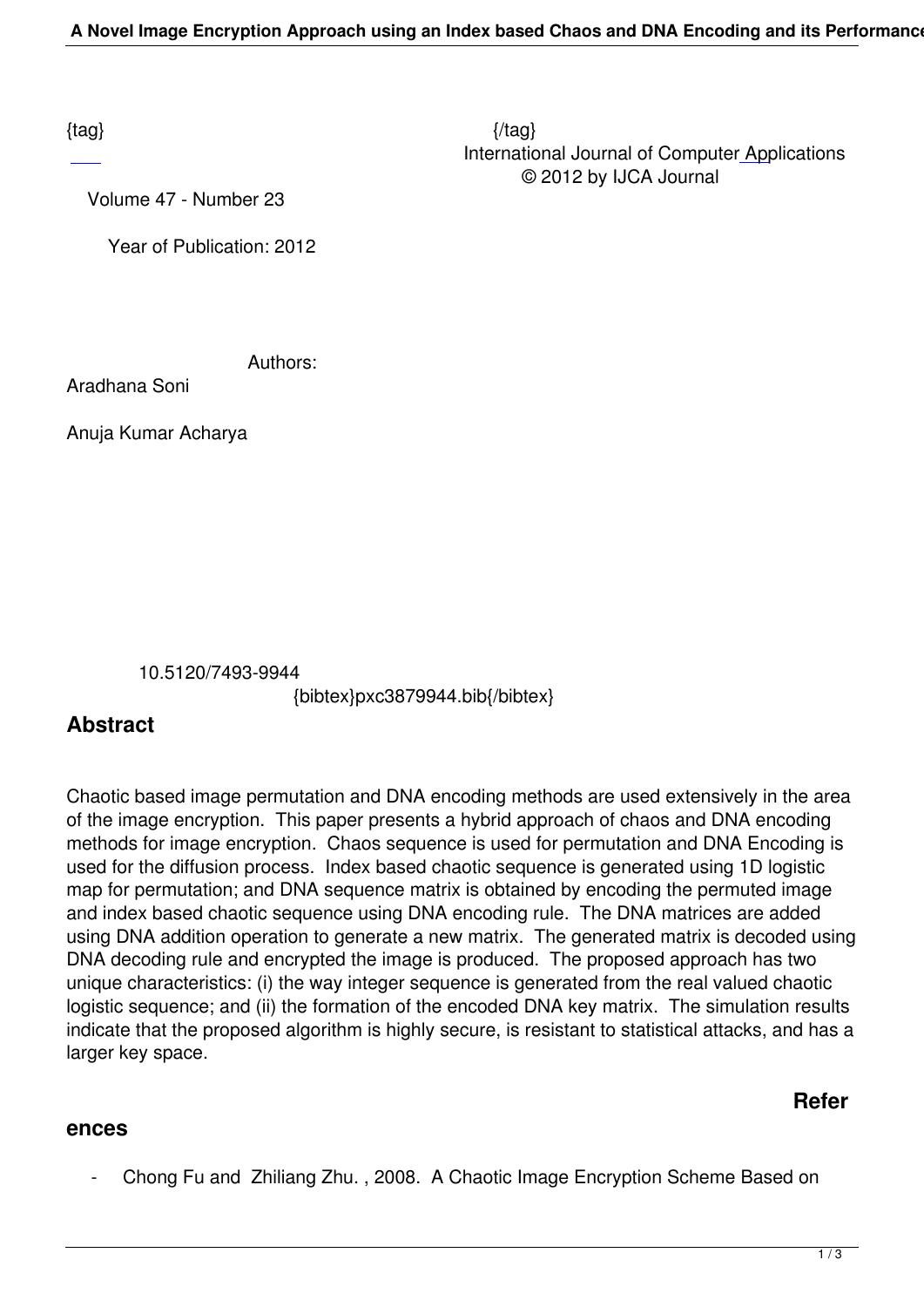Circular Bit Shift Method. The 9th International Conference for Young Computer Scientists. 3057-306l.

 - Yunpeng Zhang, Fei Zuo, Zhengjun Zhai and Cai Xiaobin. 2008. A New Image Encryption Algorithm Based on Multiple Chaos System. International Symposium on Electronic Commerce and Security. 347-350.

 - Liu Jin-mei, Qiu Shui-sheng, Xiang Fei and Xiao Hui-juan. 2008. A Cryptosystem Based on Multi-Chaotic Maps. International Symposiums on Information Processing. 740-743.

 - R. Matthews, 1984. On the derivation of a chaotic encryption algorithm. Cryptologia, 8, 29–41, (January 1984).

 - F. Sun, S. Liu, Z. Li and Z. Lü. , 2008. A novel image encryption scheme based on spatial chaos map. Chaos, Solitons and Fractals, 38 (3), 631 – 640.

L. Wang and K. Smith., 1998. On chaotic simulated annealing. Neural Networks, IEEE Transactions on. 9(4), 716 –718, (July 1998).

 - Y. Wang, K. W. Wong, X. Liao and G. Chen, 2011. A new chaos-based fast image encryption algorithm. Appl. Soft Comput. 11, 514–522, (January 2011).

K. W. Wong, B. S. H. Kwok and W. S. Law., 2008. A fast image encryption scheme based on chaotic standard map. Physics Letters A. 372(15), 2645-2652 .

 - Qiang Zhang, Ling Guo, Xianglian Xue, Xiaopeng Wei, 2009. Algorithm Based on DNA Sequence Addition Operation. Bio-Inspired Computing fourth IEEE International Conference. 1-5, (October 2009).

Allen P. Mills Jr., Bernard Yurke and Philip M. Platzman. Article for analog vector algebra computation. BioSystems. 52, 175-180.

Piotr Wasiewicz, lan J. Mulawka, Witold R. Rudnicki and Bogdan Lesyng, 2000. Adding Numbers with DNA. InternationaI Conference on Systems,Man and Cybernetics, 265-270.

 - Qian Wang, Qiang Zhang and Changjun Zhou, 2009. A Multilevel Image Encryption Algorithm Based on Chaos and DNA Coding. Bio-Inspired Computing fourth IEEE International Conference. (October 2009).

Mintu Philip and Asha Das, 2011. Survey: Image Encryption using Chaotic Cryptography Schemes. IJCA- Computational Science NCCSE' 11.

Anuja Kumar Acharya, 2011. Image encryption using a new chaos based encryption algorithm. In International Conference on Communication, Computing & Security (ICCCS).

Computer Science **Security** Security

**Index Terms** 

 **Keywords**